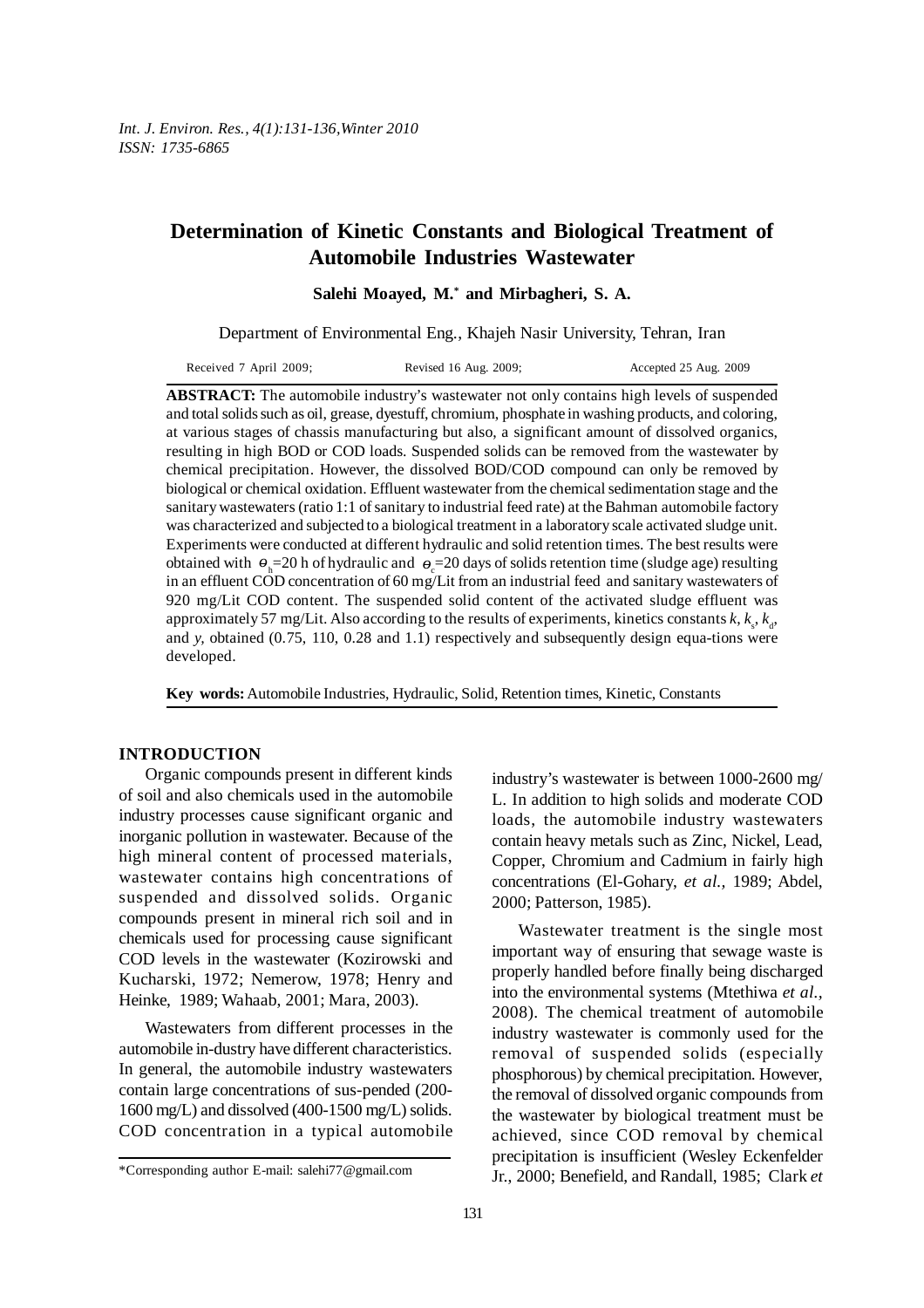*al.,* 1977, ASCE, 1977). Effluent toxicity should also be considered as a measure of treatment efficiency in industrial wastewater treatment in addition to the standard criteria (Serkan and Fikret, 2008).

General Motors (GM) has determined the application of biotechnology for addressing environmental issues where technically applicable, and this normally represents the low cost alternative when considering both capital and operating costs over the life of a project. For the past 17 years, GM has been a leader in developing and applying innovative biological systems for inplant treatment of contaminated water streams and end-of-pipe treatment of industrial wastewaters (Sutton and Mishra, 1997).

Historically, the major application of environmental biotechnology within GM was in the context of biological treatment of sanitary wastewaters at assembly or manufacturing plants where discharge to a municipally owned sanitary sewer was not feasible or economically attractive. In the early 1980s, a number of GM manufacturing plants adopted the use of synthetic and semi synthetic metal-working fluids versus petroleumbased products for various machining and hydraulic applications. Although there are many benefits attributed to the use of synthetics, the materials are difficult to treat in the conventional physicalchemical oily wastewater treatment flow sheet existing at most automotive manufacturing plants, giving rise to increased levels of carbonaceous biochemical oxygen demand (BOD), chemical oxygen demand (COD) and organic nitrogen compounds in the effluent. In the mid to late 1980s, GM adopted the use of the biological fluidized bed reactor system for the treatment of soluble organic carbon and nitrogen compounds (i.e., organic nitrogen and ammonia) in the effluent from existing physical- chemical treatment systems at four different manufacturing plant sites in the US (Roberts *et al.,* 2000, Sutton and Mishra, 1990). The Major objective of this study is to evaluate biological treatability of automobile industry wastewaters after chemical treatment accompanied by sanitary wastewater in equal ratio. A laboratory scale activated sludge unit was used for this purpose. The system was operated at different hydraulic residence and sludge retention (sludge age) times to determine optimal operating conditions resulting in the best effluent quality. Experimental results were used for determination of kinetic constants to be used for design purposes.

## **MATERIALS & METHODS**

A laboratory scale activated sludge reactor was used for biological treatment studies. A schematic diagram of the experimental set-up is depicted in Fig. 1. Aeration and sedimentation tanks are separated by a plate and the floor of the sedimentation tank has a pyramid shape. Water flowed from the aeration to the sedimentation tank through holes on the plate and a pump is used for returning the sludge to the aeration tank. Aeration was provided by an air pump and diffusers. Wastewater was fed to the aeration tank with a desired flow rate by using a dosage pump. Since there was an operating activated sludge system for the biological treatment of automobile industry wastewater in Tehran, the inoculums culture was obtained from the wastewater treatment plant of the Bahman automobile factory, Tehran, Iran. To accomplish the laboratory experiments, the sanitary and industrial wastewater of the Bahman automobile factory was used.



**Fig. 1. A schematic diagram of the experimental set-up**

The aeration tank was filled with sanitary wastewater and inoculated with a pre-adapted culture at the beginning of continuous experiments. After one week of batch opera-tion, the system was operated continuously. When the output of the system reached stability and the apparatus began to digest the industrial wastewater, different ratios of industrial wastewater to sanitary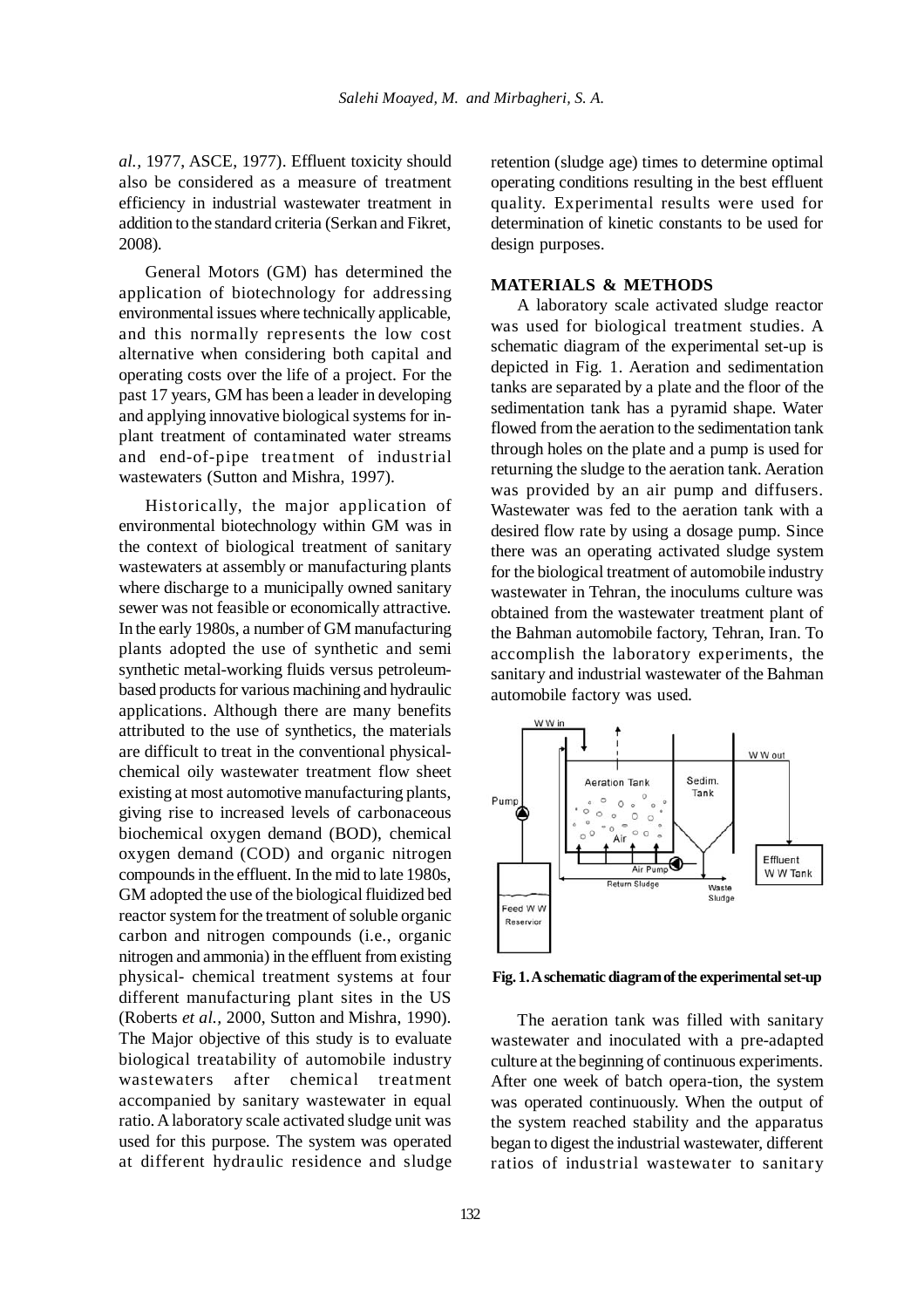wastewater was analyzed. Initially, we entered the industrial and sanitary wastewater with a ratio of 1:4 because of the existence of the complex organic compounds in the industrial wastewater. After one week with the system working under the same conditions and the acclimatization of microorganisms to new conditions, we gradually increased the mixing of the industrial and sanitary wastewater to the ratio of 1:1 (Tchobanoglous *et al.,* 2003; Reynolds, 1982; Patterson, 1985; Karia and Christian, 2006). Experiments were performed at different hydraulic residence times (10-60 h) and sludge ages (2-20 days), for at least one week, once the system reached A steady-state. The hydraulic residence time and sludge age were adjusted by changing the feed flow rate and by the daily removal of sludge from the sedimentation tank, respectively. Feed and effluent samples were centrifuged and COD, total nitrogen and total phosphate analysis were done on clear supernatants by using the Standard Methods (Greenberg *et al.,* 2001). Total suspended solids were determined by filtering samples from 0.45ì Millipore filter and determining the weight of solids on the filter paper after drying to constant weight.

#### **RESULTS & DISCUSSION**

Effluent wastewater at the chemical precipitation stage was obtained from the Bahman automobile factory, Tehran, Iran and analyzed in laboratory. Average values of analyses performed at different times are presented in Table 1. The characterization of the raw wastewater is presented in Table 2.

The biological treatment of chemically treated wastewater and sanitary wastewater (ratio 1:1) was accomplished in an activated sludge unit. The wastewater was fed to the aeration tank and clear effluent was removed from the sedimen-tation tank. The system was operated at different hydraulic and sludge retention times.

**Table 1. Characterization of the effluent wastewater from chemical treatment**

| $\mathbf{COD}$<br>(mg/L) | <b>BOD</b> | TN<br>$(mg/L)$ $(mg/L)$ $(mg/L)$ | TP | <b>TSS</b><br>(mg/L) | pН  |
|--------------------------|------------|----------------------------------|----|----------------------|-----|
| 870                      | 360        | 5                                | 10 | 700                  | 8.1 |

In order to investigate the effect of hydraulic residence time  $(\theta_{\text{H}})$  on the COD removal performance, the system was operated at different  $\hat{\theta}_{\text{H}}$  values (10-60 h) at a constant sludge age of  $\hat{e}_c = 10$  days. Experimental results obtained at a steady-state are summarized in Table 3. Effluent COD decreased from 250 mg/L at  $\theta$ <sub>H</sub> = 10 h to 115 mg/L at<sup> $\theta$ </sup><sub>H</sub> = 48 h. Effluent suspended solids concentration was around 60 mg/L at all hydraulic residence times. Hydraulic residence time should be around  $\theta_H = 40$ -50 h at a sludge age of  $\theta_c = 10$ days in order to obtain high effluent quality.

The effect of sludge age on system performance was investi-gated by changing the sludge age between  $\theta_c = 2{\text -}20$  days at constant hydraulic residence time of  $\theta_{\text{H}} = 20$  h. the Results of this set of experiments are presented in Table 4. Effluent COD decreased from 320 mg/L at  $\theta_c$  $=$ 2 days to 60 mg/L at  $\theta_c = 20$  days. Total suspended solids (TSS) varied between 55 to 65 mg/L and the pH between 7.1 and 7.8 in the effluent. The effluent quality was acceptable for sludge age values larger than 10 days. The optimal operating conditions were  $\theta_c = 20$  days and  $\theta_H =$ 20 h at optimum pH=7.2 and  $T = 27<sup>oC</sup>$  resulting in an effluent COD of 60 mg/L.

Experimental data obtained at different sludge ages (Table 4) were used to determine kinetic constants of the system. Activated sludge design equations used for this purpose are given below (Tchobanoglous *et al.,* 2003; Qasim, 1999; Droste, 1996; Lin, 2001):

$$
U = \frac{1}{X} \frac{dS}{dt} = \frac{S_0 - S}{\theta_H X} = \frac{k.S}{k_s + S}
$$
 (1)

|            | $\mathbf{COD}(\mathbf{mg}/\mathbf{L})$ | BOD(mg/L) | TN(mg/L) | T P(mg/L) | TSS(mg/L) | pН  |
|------------|----------------------------------------|-----------|----------|-----------|-----------|-----|
| Industrial | 2700                                   | 730       | 25       | 250       | 1470      | 8.1 |
| S an itary | 980                                    | 490       | 65       | 11.5      | 300       | 6.8 |

**Table 2. Characterization of raw wastewater**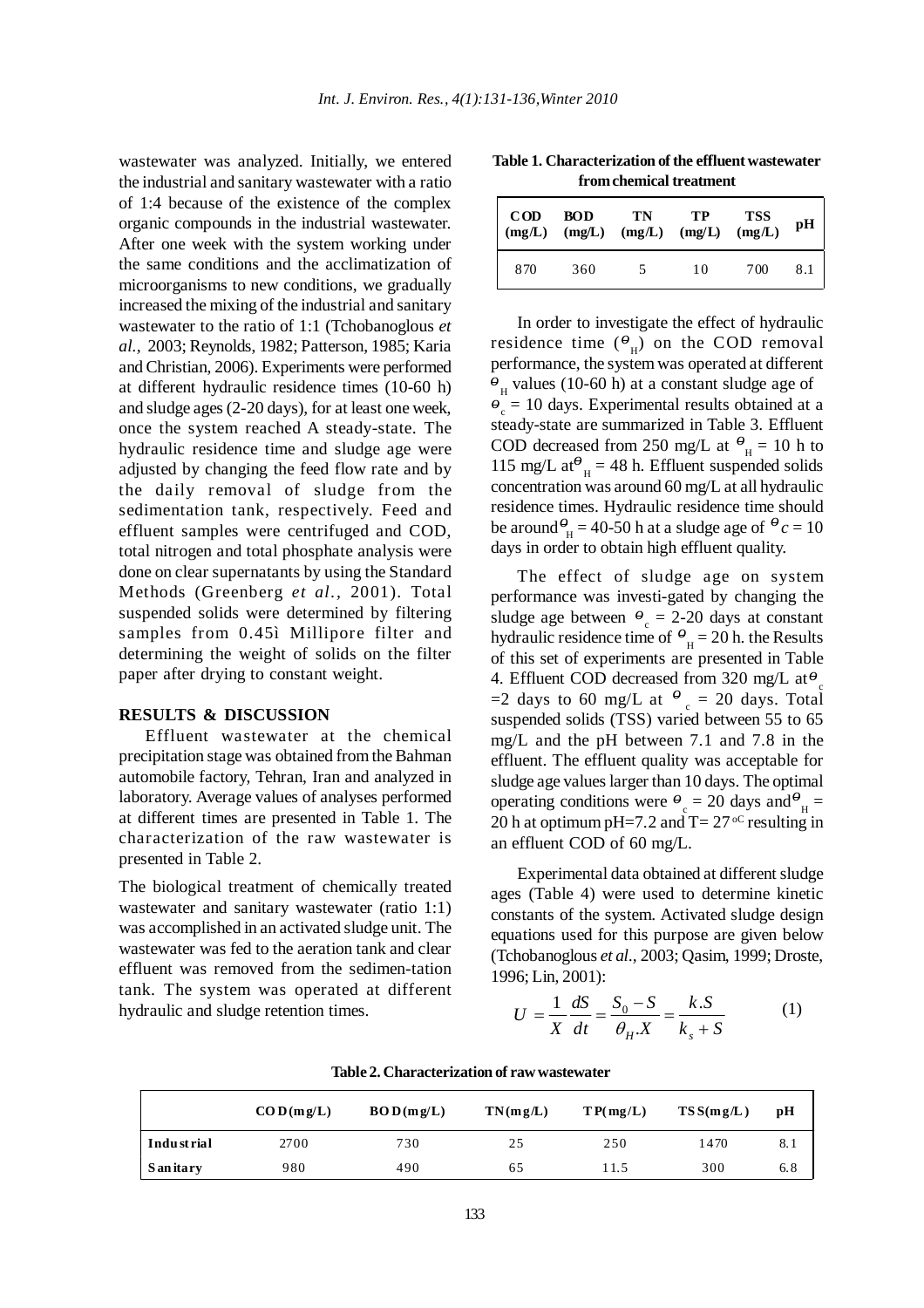| $\theta$<br>$H_{\rm H}(\bf{h})$ | $\mathbf{COD}_0(\text{mg/L})$ | $\mathbf{COD}_{e}$ (mg/L) | $\mathbf{Biomass}(\text{mg/L})$ | $TSS_e(mg/L)$            | $T^{\rm oc}$ | pH   | $E(\%)$ |
|---------------------------------|-------------------------------|---------------------------|---------------------------------|--------------------------|--------------|------|---------|
| 10                              | 1080                          | 250                       | 2240                            | 65                       | 26           | 7.2  | 76.85   |
| 16                              | 985                           | 200                       | 2762                            | $\overline{\phantom{a}}$ | 27           | 7.3  | 79.70   |
| 20                              | 915                           | 160                       | 2725                            | 60                       | 28           | 7.4  | 82.51   |
| 30                              | 880                           | 150                       | 2790                            | $\overline{\phantom{a}}$ | 30           | 7.21 | 82.95   |
| 35                              | 960                           | 130                       | 2817                            | 56                       | 27           | 7.6  | 86.46   |
| 48                              | 960                           | 115                       | 3273                            | 60                       | 27           | 7.8  | 88.02   |
| 60                              | 1010                          | 130                       | 3115                            | 46                       | 26           | 7.8  | 87.13   |

Table 3. Variation of COD removal efficiency with hydraulic residence time  $\theta_c$  = 10 days,  $T_{_{Ave}}$  = 27  $^{o}$ C)

Table 4. Variation of effluent quality with different sludge age ( $^{\theta}$   $_H$  = 20 h,  $T_{_{A\nu e}}$  = 27  $^{\text{oC}}$ )

| $\frac{\theta}{c}$ (days) | $\mathbf{COD}_0$<br>(mg/L) | $\mathbf{COD}_{e}$<br>(mg/L) | <b>Biomass</b><br>(mg/L) | TSS <sub>e</sub><br>(mg/L) | $T^0$ | pH  | E(%)  |
|---------------------------|----------------------------|------------------------------|--------------------------|----------------------------|-------|-----|-------|
| 2                         | 880                        | 320                          | 980                      | $\overline{\phantom{a}}$   | 28    | 7.1 | 63.64 |
| 5                         | 960                        | 190                          | 1960                     | 56                         | 26    | 7.2 | 80.21 |
| 8                         | 960                        | 180                          | 2240                     | 65                         | 26    | 7.2 | 81.25 |
| 10                        | 960                        | 120                          | 2650                     | 54                         | 27    | 7.8 | 87.50 |
| 15                        | 915                        | 75                           | 3520                     | 61                         | 29    | 7.6 | 91.80 |
| 20                        | 920                        | 60                           | 3650                     | 57                         | 27    | 7.2 | 93.48 |

or

$$
\frac{1}{U} = \frac{\theta_H.X}{S_0 - S} = \frac{1}{k} + \frac{k_s}{k} \frac{1}{S}
$$
 (2)

Where *U* is specific rate of COD removal (mg COD/mg *X* days); *k* is maximum COD removal rate constant (per day); Ks is saturation constant (mg/L); *X* is biomass concentra-tion in aeration  $tanh$  (mg/L);  $S_0$  and *S* are feed and effluent COD (mg/L). Definition of the sludge age results in the following equation:

$$
\frac{1}{\theta_c} = \mu = Y \frac{k.S}{k_s + S} - k_d = YU - k_d \tag{3}
$$

Where *Y* is the growth yield coefficient (mg *X*/ mg COD), and  $k_d$  is the death rate coefficient (per day).

Experimental data presented in Table 4 was plotted in form of 1/*U* versus 1/*S* as shown in Fig. 2. From the slope and intercept of the best-fit data the following values were found for the constants:

$$
k = 0.75 \text{ per day} \qquad K_s = 110 \text{ mg/L}
$$

Similarly, the experimental data was plotted in form of  $1/\dot{e}_c$ , versus *U* as shown in Fig. 3. From

the slope and intercept of the best-fit data the following values were found for *Y* and  $k_d$ :

*Y* = 1.1 mg X/mg COD  $k_a$  = 0.28/day

The high value of the yield coefficient *(Y)* may be result of error in biomass concentration measurements due to high suspended solids content of the wastewater.

By using the kinetic constants, design equations may be written as follows:

$$
S = \frac{k_s(1 + k_d \theta_c)}{\theta_c(Yk - k_d) - 1} = \frac{110(1 + 0.28\theta_c)}{.825\theta_c - 1},
$$
 (4)

and

$$
X = \frac{Y(S_0 - S)\theta_c}{(1 + k_d \theta_c)\theta_H} = \frac{1.1(S_0 - S)\theta_c}{(1 + 0.28\theta_c)\theta_H}
$$
(5)

### **CONCLUSIONS**

The automobile industry wastewater from the chemical preci-pitation stage and the sanitary wastewater were characterized and subjected to bio-logical treatment in a laboratory scale activated sludge unit. The effects of important process variables such as hydraulic residence and sludge age (solids retention time) on COD removal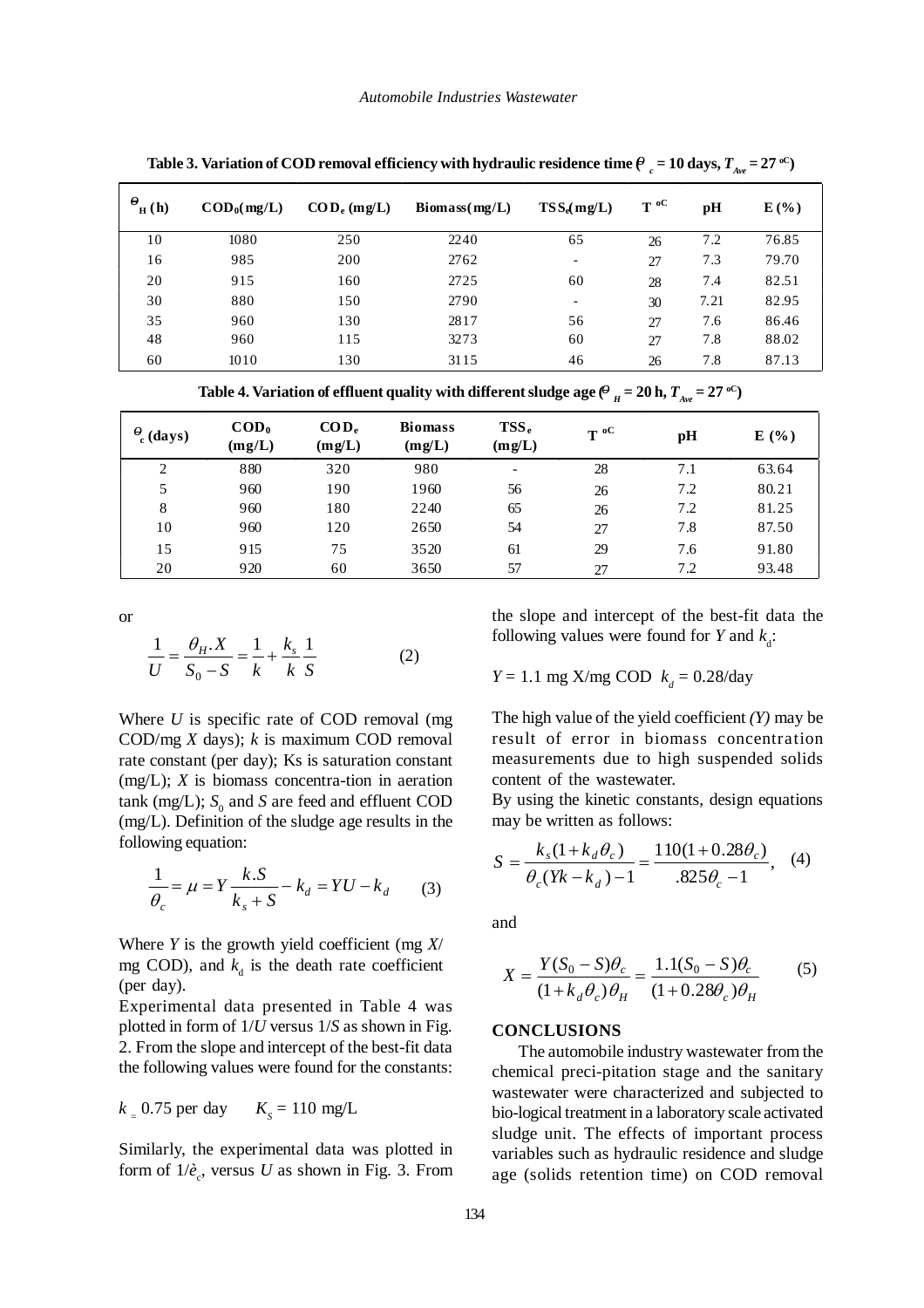



performance of the system were investigated. The effluent COD decreased with increasing hydraulic and solids retention times. The best effluent quality was obtained at 20 h of hydraulic and 20 days of solids retention resulting in CODe =  $60 \text{ mg/L}$  and  $TSSe = 57$  mg/L.

Experimental data was used to determine kinetic and stoichiometric constants of the system and design equa-tions were developed.

#### **LIST OF SYMBOLS**

- $k_d$ death rate constant for organisms (per day)
- $\vec{k}$  maximum COD removal rate constant (per day)
- $K<sub>s</sub>$  saturation constant (mg/L)
- $S_0$ , *S* COD in the feed and effluent (mg/L)<br>*TS* total solids concentration (mg/L)
- total solids concentration (mg/L)
- *TSS* total suspended solids concentration (mg/L)
- *U* specific rate of COD removal (mg COD/ mg X day)